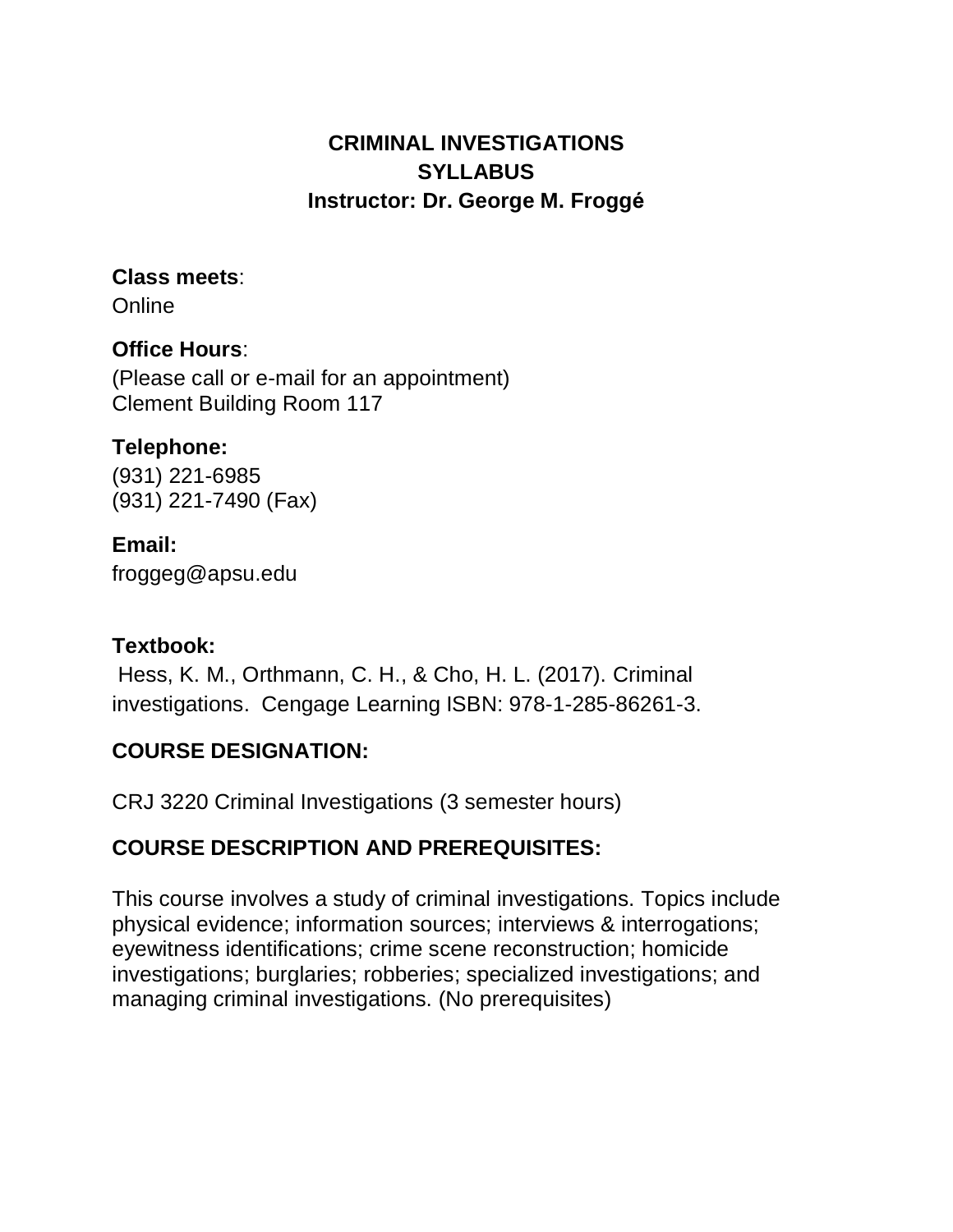# **COURSE OBJECTIVES:**

1. To acquire an understanding of the duties and responsibilities of a criminal investigator.

2. To understand the laws governing investigative practices, procedures, & operations.

3. To examine the standard procedures for violent/property crime investigations.

4. To articulate informed opinion about crime scene analysis & investigative response.

5. To identify the elements of a successfully prosecuted criminal investigation.

6. To appreciate the challenges of complex case investigations.

7. To distinguish between fact & fiction when conducting crime scene reconstruction.

# **GENERAL EDUCATION GOALS:**

In addition to the above objectives, the more general goals of this course are to provide the student with the following tools to help develop his or her potential:

1. Development of the student's analytical thinking capabilities through comparison and contrast in the application of theories and concepts to social problems

2. Enhancement of the student's literacy skills through assigned readings, discussions, examinations, and other requirements

3. Utilization of the historical perspective which helps with student understanding of evolutionary developments over time

4. Understanding of the scientific method through research requirements and in-depth case studies

5. Improvement in social interaction skills and understanding human behavior through consideration of the impact legal and social systems have on individuals

6. Increased student awareness of cultural and multi-cultural issues through study of how social problems and social movements are related to and affect minority groups

7. Preparation for more advanced study in criminal justice/homeland security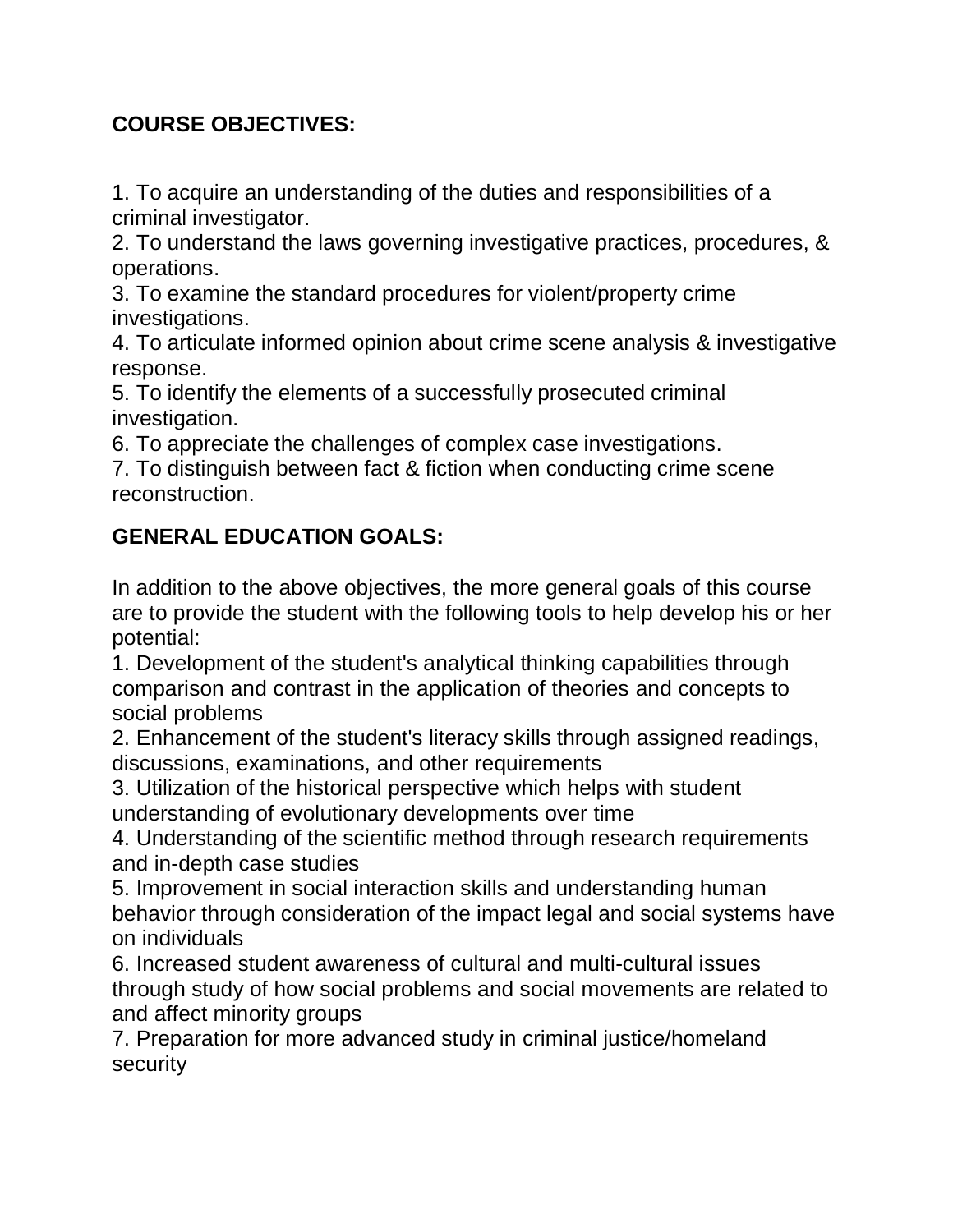#### **CONTENT OUTLINE:**

Week One:

Read chapters 1-5, participate in Discussion #1, and complete Quiz #1.

Week Two:

Read chapters 6-10, participate in Discussion #2, and complete Quiz #2.

Week Three:

Read chapters 11-15, participate in Discussion #3, and complete Quiz # 3.

Week Four:

Read chapters 16-21, participate in Discussion #4, complete Quiz #4, and

complete the Final Exam.

\*Please refer to your weekly postings in the "Announcements" section of the D2L program.

Supplemental Reference: American Psychological Association. (2010). Publication Manual of the American Psychological Association, 6e. Washington DC: APA. Note: students do not have to buy this book, but should have access to it or something similar in order to utilize the correct style or format for possible writing assignments.

# **COURSE REQUIREMENTS:**

Students are expected to read and follow the schedule in the course syllabus, to read assigned text chapters, and to complete weekly assignments. In addition, students are expected to be alert and attentive with note taking in class (on ground) and have a demonstrated desire to participate in any discussion. Exams & quizzes are to be completed within the deadlines given by the Instructor. The Instructor will announce all deadlines and instructions as well as provide reminders about the pace or flow of the course.

Note: Quizzes & Exams have specific due dates.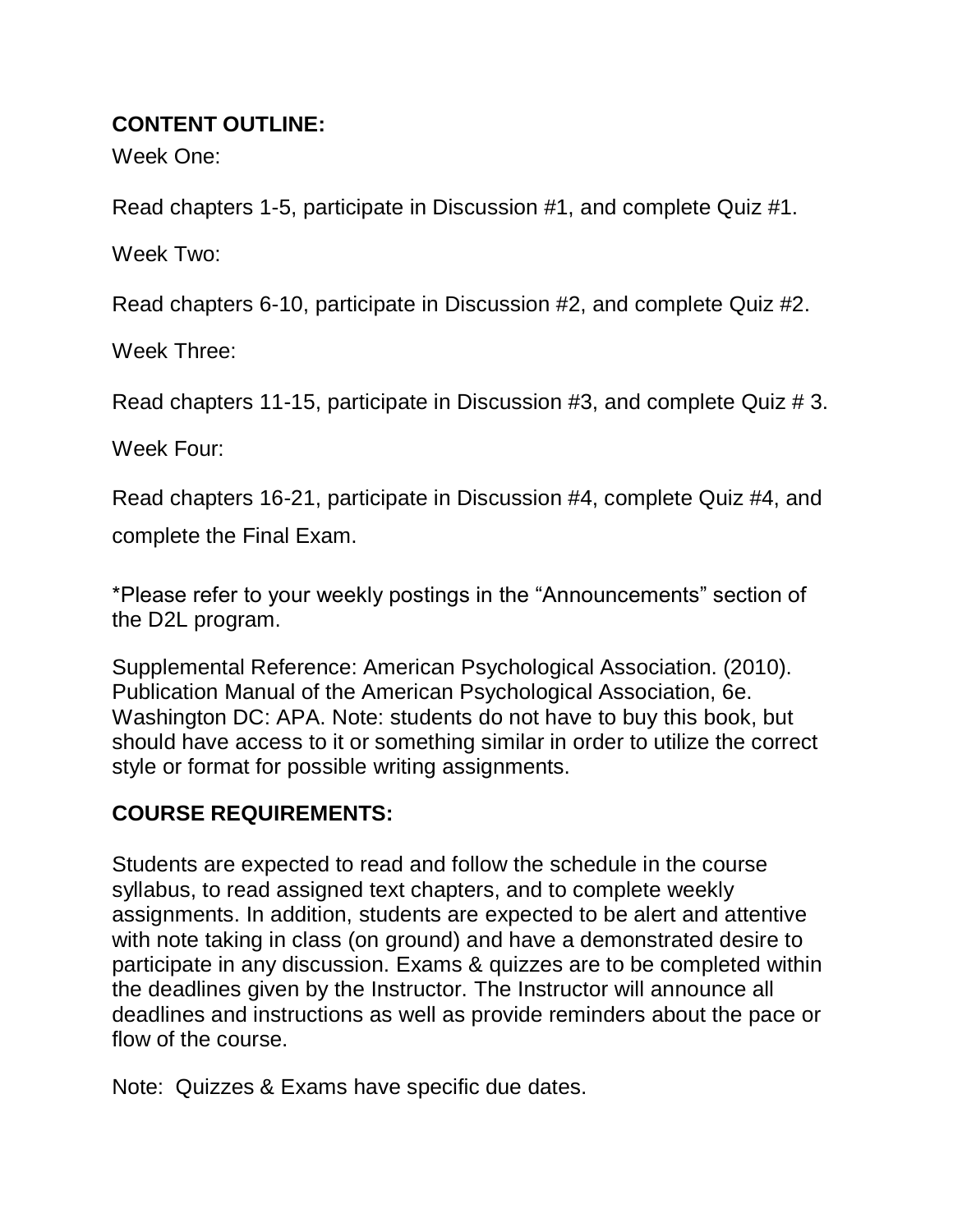## **BASIS AND METHODS FOR GRADING:**

30% Final Examination 35% Quizzes 35% Discussions

 $A = 90-100$  $B = 89 - 80$  $C = 79 - 70$  $D = 69 - 60$  $F = 59/helow$ 

Attendance Policies

The instructor will not decide if a student's absence from class is warranted. It is the responsibility of the student to notify the instructor in advance of any and all absences for which the student wishes make up privileges. Make up privileges are limited to a death in the family or hospitalization.

Late Work Policy:

- Any assignment submitted after the due date and up to one week late will incur a 10% deduction from the points earned.
- Any assignment submitted two weeks late will incur a 20% deduction from the points earned.
- Any assignment submitted three or more weeks late will incur a 50% deduction from the points earned.

### **Students with Disabilities:**

Austin Peay State University abides by Section 504 of the Rehabilitation Act of 1973, which stipulates that no student shall be denied the benefits of an education "solely by reason of a handicap". Disabilities covered by law include, but not limited to, learning disabilities, hearing, sight, or mobility impairments.

If you have a documented disability that may have some impact on your work in this class and for which you may require reasonable accommodations, communicate with me or Disabilities Services in Morgan University Center 114 on the Clarksville Campus, 931-221-6230, [disabilityservices@apsu.edu,](mailto:disabilityservices@apsu.edu) so that reasonable accommodations may be arranged.